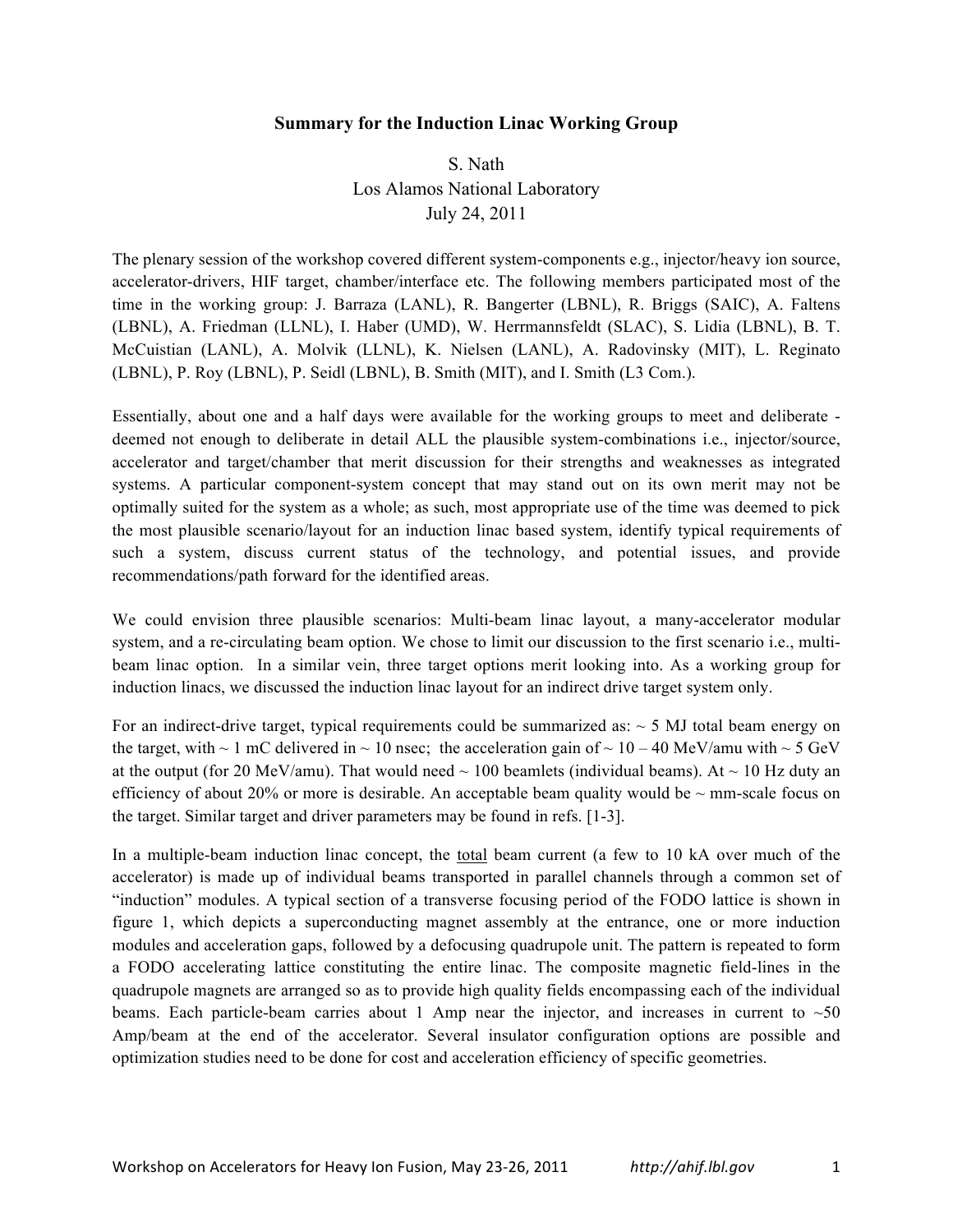The projected vacuum needs,  $10^{-8}$  Torr at the front end gradually relaxing to  $10^{-7}$  Torr, is considered achievable; this specification needs to be confirmed – it depends on the allowable accelerator component activation, beam loss, and relevant atomic cross sections. Alignment requirement is an issue intimately tied to the choice of the target. Constraints resulting from error analysis that fold in component errors coupled with the requirements of the specific target would determine if the state of the art alignment techniques would suffice or more innovative mitigation approach e.g., active steering is needed.



Power-feed to the accelerating modules is an important consideration that needs to be looked at carefully. Trade-off studies are needed to settle on specific systems. At the front end, i.e., around the injector region  $(1~ 2~ \text{MeV},~ 20~ \text{usec})$ , use of silicon steel for the magnetic core and pulse forming networks (PFN) for long pulse seem to be a logical choice. In the midsection of the accelerator structure, from about 50 to 100 MeV, (and 1µsec) use of PFN's is still deemed efficient. Switching over to Metglas at  $\sim$  5 µsec is perhaps the right transition point for the magnetic core. For cost and efficiency, trade-off studies for the use of metal-tape vs. ferrite and PFNs vs. pulse forming lines (PFL's) is most important for the remainder of the structure i.e., downstream of  $\sim$ 500 MeV (and  $\sim$  200 nsec). We note that the great majority of the accelerator is downstream of ~500 MeV, so the architecture here will have the greatest impact on the driver cost and efficiency. Also, R&D efforts are needed to explore applicability and adaptability of solid-state pulsed power systems to meet demanding rise-time requirements.

A prototype module representing the high-energy end that would serve as a "prototypical module" for a demonstration driver (HIDIX/IRE) [4] is highly recommended to understand and address issues like alignment, gradient limits, efficiency, interaction impedances, fabrication and installation cost, etc.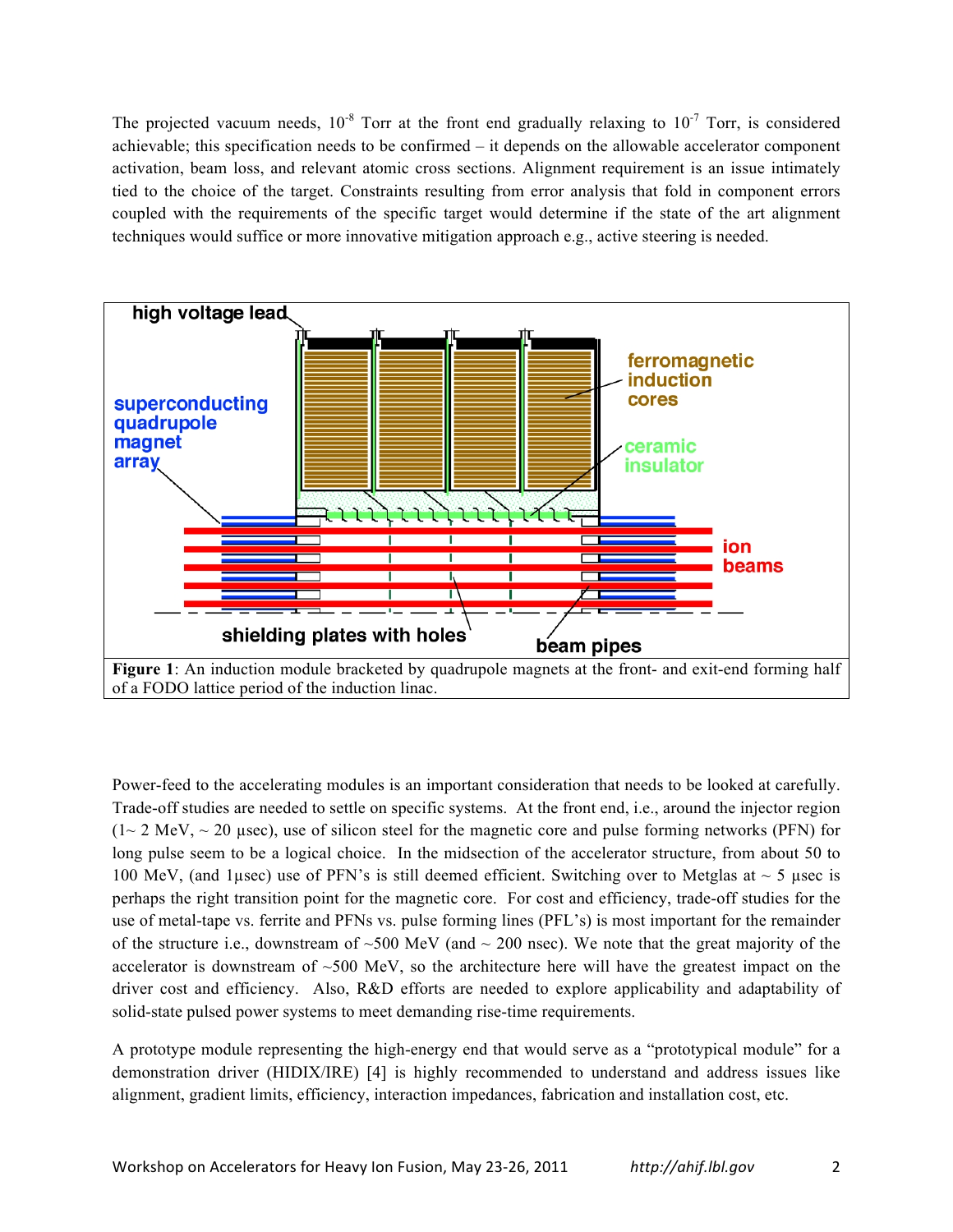The successful operational record of the multi-pulse DARHT facility [5] has provided the induction linac community with significant confidence in the understanding of key elements of the beam-physics, and design issues as well as operational reliability. Beam breakup instability (BBU) resulting from transverse beam-cell interactions is one of the most destructive instabilities in the electron linacs and as such had been a major consideration in their design. The "campaign" on DARHT-II to minimize the transverse impedance led to a much deeper understanding and effective control of this instability. The induction linac concept considered here will have several orders of magnitudes more induction cells. However, earlier studies for heavy-ion induction linacs indicate that the BBU amplitude growth would likely to be very slow and should not be significant for transport purposes [6]. The use of superconducting quadrupole magnets should also help by providing higher average available focusing field.

Related beam physics issues unique to the layout and deemed important are: 1) Individual beams interacting, electrically and magnetically with the module core as well as 2) mutual interaction of the beams among themselves. The group strongly recommends that comprehensive beam physics simulation studies that combine these effects should be undertaken for qualitative and quantitative understanding and look for signs of any hitherto unknown physics issues.

Opportunities exist both at LBNL and elsewhere for collaborative experimental studies on beam physics.

An outside example is University of Maryland Electron Ring (UMER) Facility. By using electrons for appropriately scaled experiments, UMER can investigate both transverse and longitudinal space-chargedominated beam physics. Aided by 3-D simulations (using the WARP code) that accurately capture experimental results even without inclusion of the details of the "ring" characteristics, UMER can be used to simulate a long linac and to explore the "long path-length" physics.

Additional resources for experimentally examining the transverse physics important to long path spacecharge-dominated transport are the Paul-Trap devices currently operational at PPPL and Hiroshima University. These devices have been used to simulate the beam dynamics, as viewed in a frame moving with the beam, by applying the appropriate time varying focusing forces to the stationary non-neutral plasma in the trap.

Collaborative effort with DARHT as well as GSI and other heavy ion accelerator facilities should be explored.

Experimental opportunities at Berkeley Lab include experiments on the HCX and NDCX-II facilities. HCX produces a single driver-scale low emittance beam, and has been applied to stray-electron control, and to both electric and magnetic quadrupole transport. Consideration should be given to upgrading HCX so that it can provide answers to important questions about driver-scale beams. Enhancement of the rep rate to 5 - 10 Hz would facilitate studies of gas build-up and e cloud effects. An extension would enable transport of a driver-scale beam over multiple plasma oscillation periods.

Experiments on extensions of the NDCX-II would be very valuable to explore non-neutral transverse and longitudinal compression, bending, & focusing of beams, to validate some of the key concepts in the driver-to-target-chamber geometry considered.

Too often-overlooked yet critical systems - diagnostics and controls are integral to any "complete" accelerator based system. Phenomenal advances have been made in both fields in the last decade, aided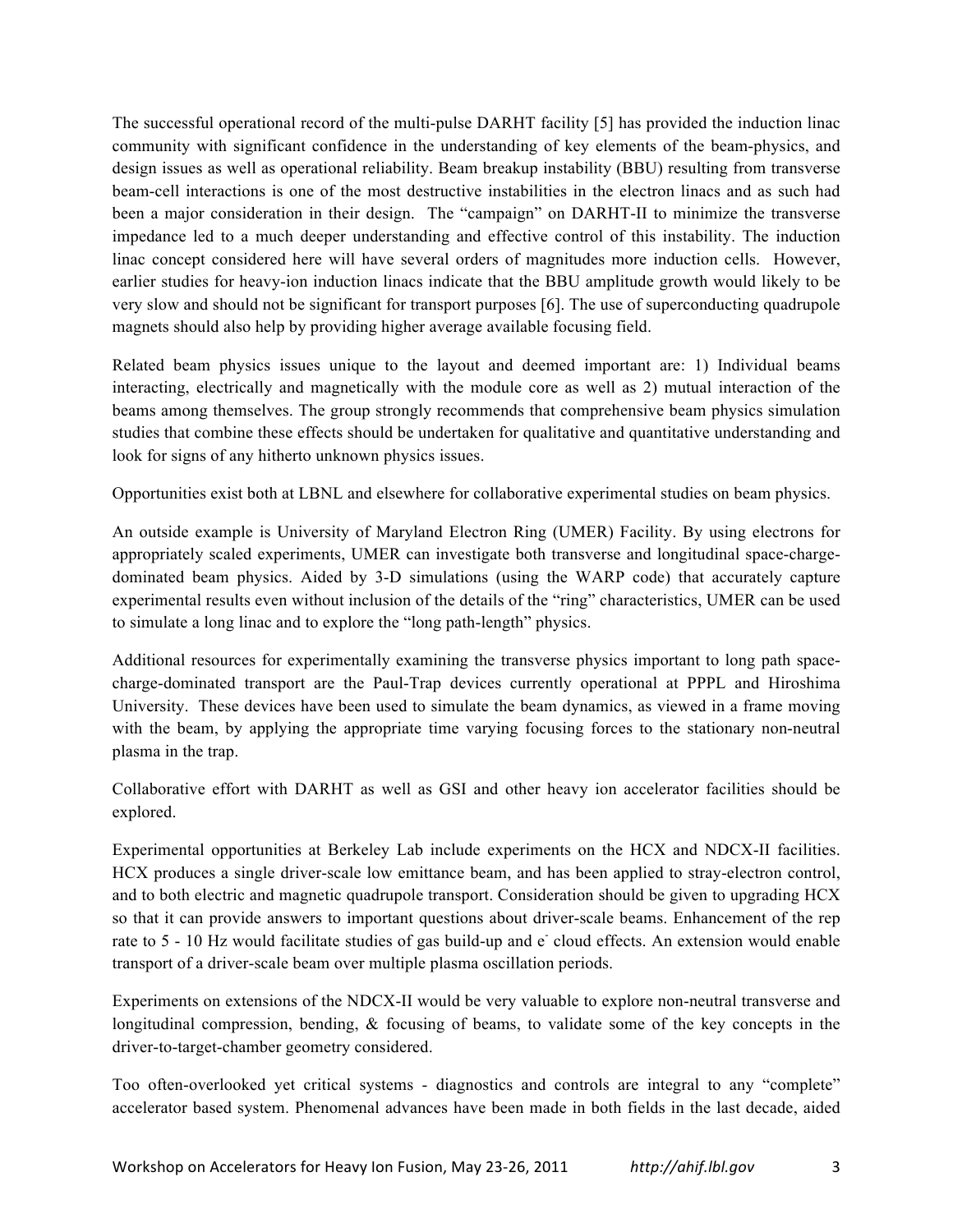by fast computer and matching algorithms. State of the art capabilities in these areas must be taken advantage of, and be integrated into any driver scheme. Comprehensive failure mode analysis of the entire system with folded in capabilities of both would drive the necessary "redundancy" requirements.

Though outside the immediate purview of this working group, the chair of the working group would like to make two personal observations:

- 1. There are several options for each of the component systems such as heavy-ion sources/injector, HIF targets and accelerator drivers, none without its merits and shortcomings. A "system approach" is necessary to whittle down the "options list" to a handful of technically feasible yet practical options; that would help to draw up a couple of "down selectable," complete, end-toend options to pursue.
- 2. Both RF and Induction linacs have earned the reputation of being reliable machines and hold the promise as potential drivers. However, even with the advances in the accelerating gradient of SC linacs, and demonstrated reliable operation of Inductions linacs such as DARHT, two major practical limitations remain: 1) Long machine footprint translating into high machine cost, and 2) Accelerator power-feed requirements and geometry, and power management issues. It is in this context, that an inclusive and broad view is necessary at this juncture. A hybrid that leverages the strengths of both the technologies may not only turn out to be the most attractive configuration but is a desirable path-forward with the potential of yielding a credible alternative and being taken as a serious competitor in the Fusion community at large. From a more pragmatic point of view, any driver for a demonstration system will be a billion-dollar class machine and therefore would not stand a chance of becoming a funded reality if it is not viewed as a carefully studied and laid out "**end-to end**" system. Also, the accelerator community at large would benefit to learn from the lessons of the Accelerator Transmutation of (Nuclear) Waste (ATW) national campaign in the 90's in light of the severe limitations imposed by the need of integration of the accelerator driven system to a conventional power grid as the ultimate goal.

## References:

[1] J. Hovingh, V.O. Brady, A. Faltens, and D. Keefe, and E.P. Lee, "*Heavy-ion linear induction accelerators as drivers for inertial fusion power plants*," *Fusion Technol.* **13**, 255 (1988).

[2] R. O. Bangerter, "*The Induction Approach to Heavy-Ion Inertial Fusion: Accelerator and Target Considerations*," *Il Nuovo Cimento* **106 A** No. 11, 1445 (1993).

[3] S. S. Yu, W. R. Meier, R. P. Abbott, J.J . Barnard, T. Brown, D. A. Callahan, C. Debonnel, P. Heitzenroeder, J. F. Latkowski, B. G. Logan, S. J. Pemberton, P. F. Peterson, D. V. Rose, G.-L. Sabbi, W. M. Sharp, and D. R. Welch, "An Updated Point Design for Heavy Ion Fusion," *Fusion Science and Tech.* **44 (2)**, 266 (2003).

[4] See slide 31 of G.L. Logan's plenary presentation in this workshop: "*The Motivation for Heavy Ion Fusion***"** http://ahif.lbl.gov/plenary-presentations/01-110523Logan.pdf?attredirects=0&d=1

[5] S. Nath, "*Linear Induction Accelerators At The Los Alamos National Laboratory DARHT Facility"*  Proceedings of LINAC 2010, http://accelconf.web.cern.ch/AccelConf/LINAC2010/papers/th304.pdf